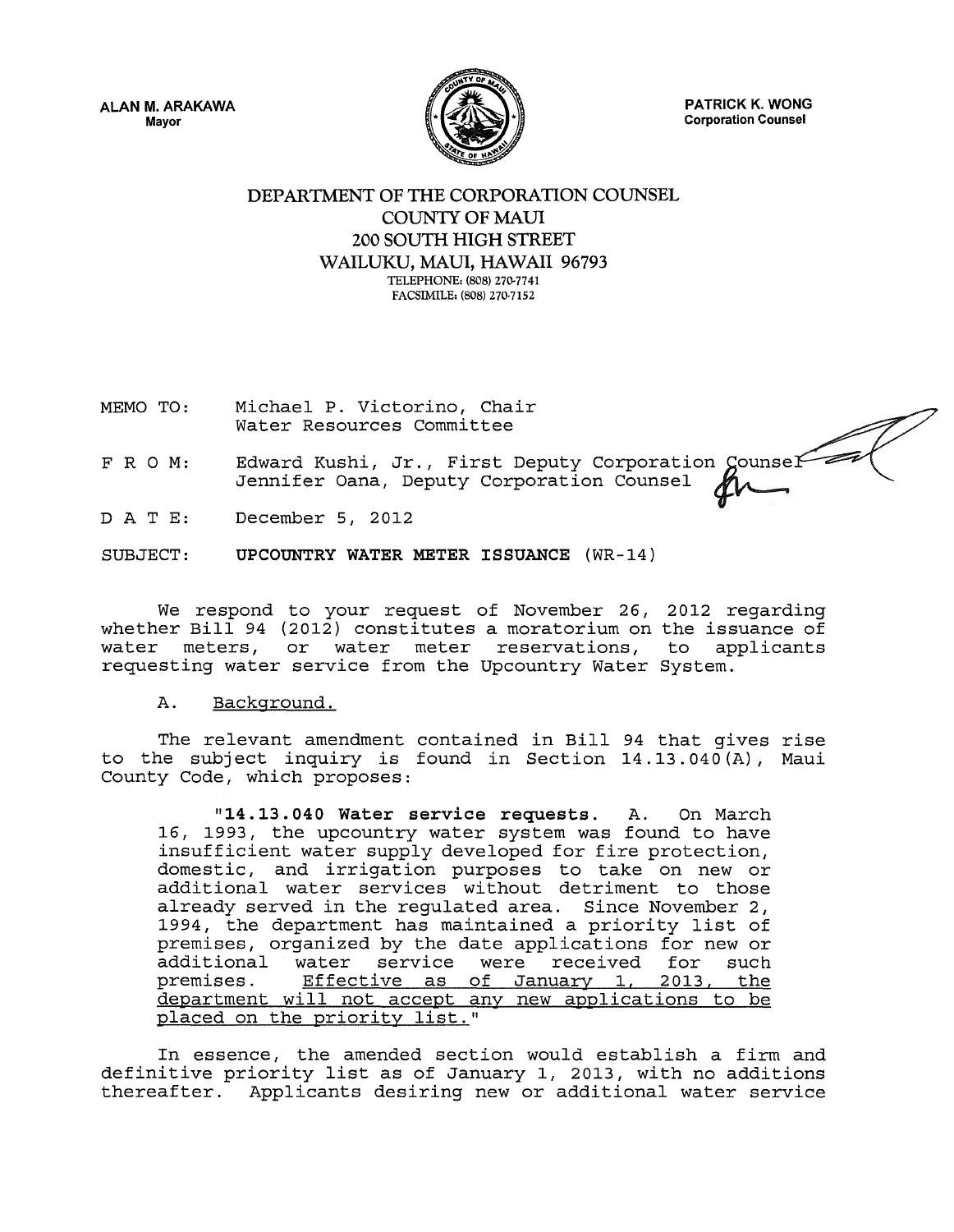for premises not on the priority list as of January 1, 2013 would have to wait until all premises on said priority list have been served and/or deleted therefrom.

# B. What is a "moratorium"?

A moratorium is defined as the "period of delay" or the "suspension of a specific activity."<sup>1</sup> The current priority list is not a moratorium, per se, as there has been no suspension of the issuance of water meters, rather there is a chronological list as to who will receive a water meter first by the date applications for new or additional water service were received for premises. Further, as the Department of Water Supply ( "DWS") has issued water meters since the establishment of the list in 1994, the current Priority List is not a moratorium.

However, as proposed in Bill 94, as of January 1, 2013, DWS will not accept any new applications to be placed on the Priority<br>List. Accordingly, after January 1, 2013, there would be a List. Accordingly, after January 1, 2013, there would be a "period of delay" or a "suspension" of water meter issuance for all new or additional water meter service, and therefore would be considered a moratorium.

## C. A water meter moratorium may be permissible.

Although there have been challenges, albeit unsuccessful, to the denial of water meters in the Upcountry area, there is no<br>published caselaw on point from the Hawaii courts. However, published caselaw on point from the Hawaii courts. mainland cases have challenged the failure to provide water meters or the moratoria on new water connections based on causes of action such as procedural due process, substantive due process, and equal protection.

### 1. Procedural Due Process Claims

The due process clause of the Fourteenth Amendment protects individuals against government deprivations of life, liberty or property without due process of law.<sup>2</sup> The due process clause does not prohibit every deprivation by a state of an individual's property. 3 Generally, due process of law requires notice and an

<sup>&</sup>lt;sup>1</sup> Black's Law Dictionary (9<sup>th</sup> ed. 2009).

<sup>2</sup> U.S. Const. amend. XIV, §1.

<sup>3</sup> Halverson v. Skagit County, 42 F.3d 1257, 1260 (1994).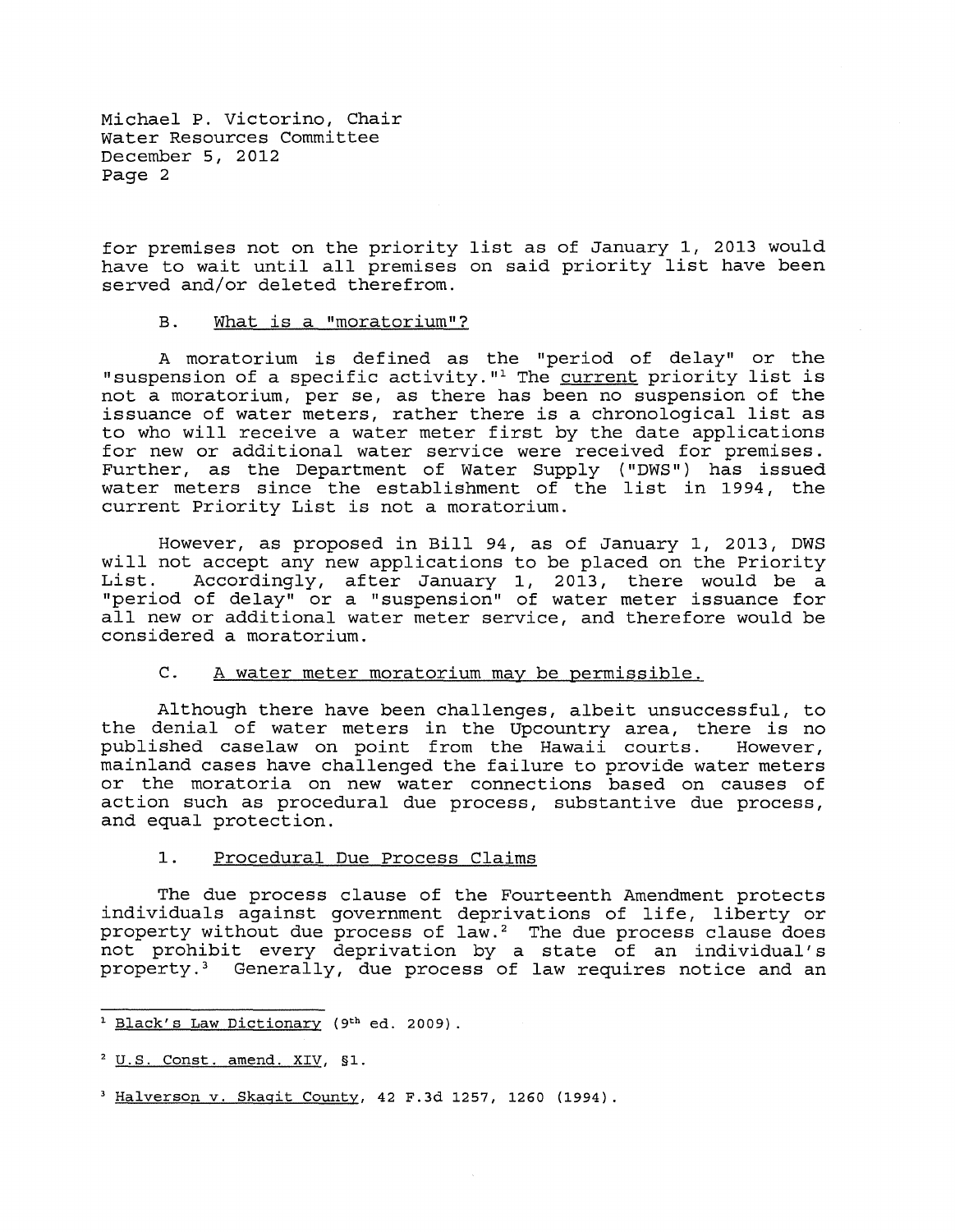opportunity for some kind of hearing prior to the deprivation of a significant property interest. <sup>4</sup>

However, when the action complained of is legislative in nature, due process is satisfied when the legislative body performs its responsibilities in the normal manner prescribed by law.<sup>5</sup> In seeking to define when a particular governmental action is "legislative in nature" the courts have eschewed the formalistic distinctions between "legislative" and "adjudicatory" or "administrative" government actions and instead focused on the<br>character of the action, rather than its label.<sup>6</sup> Cases have character of the action, rather than its label.<sup>6</sup> determined also that governmental decisions which affect large areas and are not directed at one or a few individuals do not give rise to the constitutional procedural due process requirements of individual notice and hearing; general notice as provided by law is sufficient.<sup>7</sup>

In a Washington state case, real estate developers sued a water district for unlawfully denying water meters and connections to their development.<sup>8</sup> The district encountered a water supply shortage and after several public meetings and much discussion, a moratorium on new water connections was adopted. 9 A year later the district enacted a resolution which established a full moratorium on new connections except those already "committed".<sup>10</sup> "Committed" users were those who had paid for a connection but had not installed it or who had a system extension project under construction.<sup>11</sup> With regard to the procedural due process claim, the court found that the district's actions were clearly

 $4$  Id.

 $5 \underline{Id}$ .

- $6$  Id.
- $7 \underline{Id}$ . at 1261.
- <sup>8</sup> Covington Greens Associates II, et al., v. Covington Water District, et al., 931 F.Supp. 738 (1996).

9 Id. at 740.

 $^{10}$  Id.

 $11$  Id.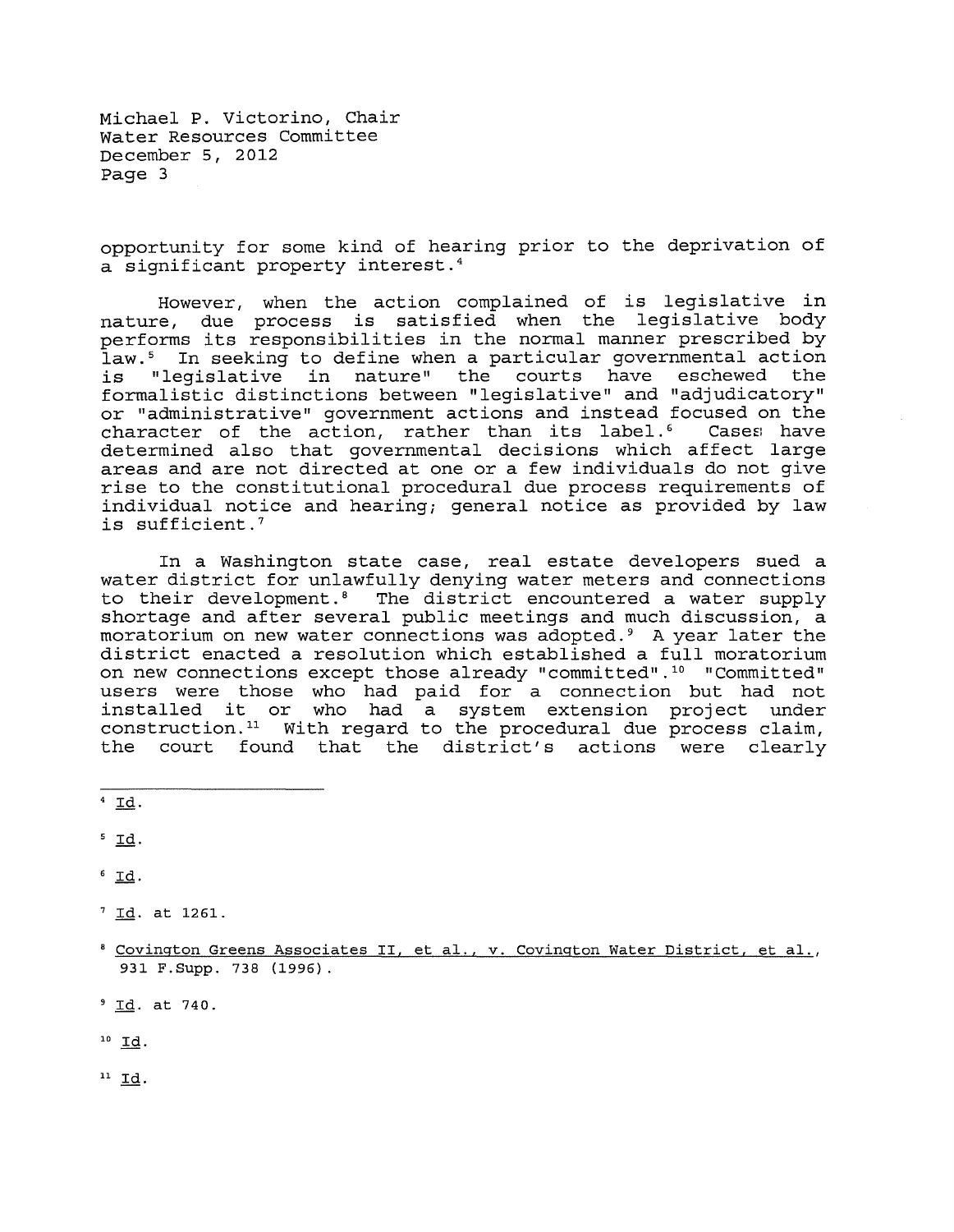legislative in nature.<sup>12</sup> The moratoria and the definitions of "committed" and "uncommitted" were general enactments affecting a large number of current and potential water users; they were directed not at the developer nor any other individual, but to the overall problem of a water shortage.<sup>13</sup> Due process is satisfied when the legislative body performs its responsibilities in the normal manner prescribed by law.  $14$  As that was done, the normal manner prescribed by law. <sup>14</sup> procedural due process claim was dismissed. <sup>15</sup>

Similarly, the enactment of Bill 94 is clearly legislative in nature, affecting a large group of Upcountry landowners, and not directed at any particular individual. General notice is sufficient and as there were multiple opportunities to be heard at the Water Resources Committee meetings and Council meetings, procedural due process has been satisfied.

## 2. Substantive Due Process Claims

Substantive due process guards against arbitrary and capricious government action having no substantial relation to the public health, safety, morals, or general welfare.<sup>16</sup>

In a California case, landowners argued that a city's one year water moratorium and its one year lag in passing a formal development code excessively delayed the development of their property and claimed that the general plan and the temporary water moratorium denied them substantive due process and equal protection.<sup>17</sup> The court stated that to establish a violation of substantive due process, a person was required to prove that the city's general plan or temporary water moratorium was clearly arbitrary and unreasonable, having no substantial relation to the public health, safety, morals or general welfare. 18 Legislative acts that do not impinge on fundamental rights or employ suspect

 $12$  Id. at 741.

 $^{13}$  Id.

 $14$   $\underline{Id}$ .

 $15$   $Id.$ 

16 Id.

17 Kawaoka v. City of Arroyo Grande, 17 F.3d 1227 (1994).

18 Id. at 1234.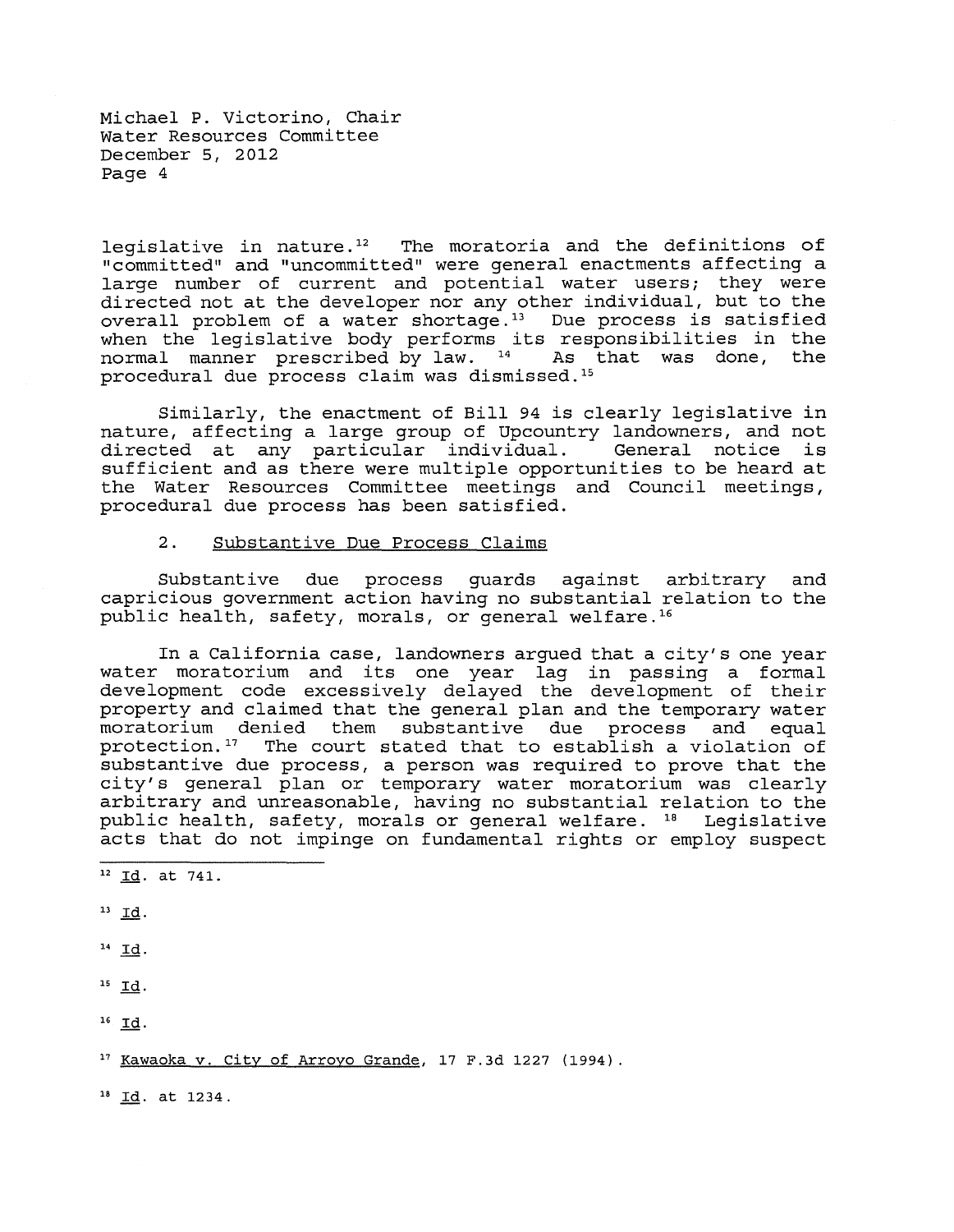classifications are presumed valid, and this presumption is overcome only by a clear showing of arbitrariness and overcome only by a clear showing of andicialiness and<br>irrationality.<sup>19</sup> In a substantive due process challenge, it does not require that the city's legislative acts actually advance its stated purposes, but instead looks to whether the governmental body could have had no legitimate reason for its decision. 20 The court said that the city's general plan did not violate substantive due process as long as it advances any legitimate public purpose and if it is at least fairly debatable that the decision to adopt the general plan and the water moratorium was rationally related to legitimate governmental interests, the city's actions must be upheld. <sup>21</sup>

Kawaoka also supported the city's decision to enact the water moratorium as a rational one.<sup>22</sup> There were estimates by its Department of Public Works that if all pending development applications were approved, it would face a water shortage of 637 to 833 acre feet per year.<sup>23</sup> The court stated that given the serious drought conditions and water shortages, it could not say that the city's efforts to temporarily limit development while it studied its future water supply was irrational.<sup>24</sup>

Here, the enactment of Bill 94 serves to establish a firm priority list as of a date certain. The DWS Director has formulated a plan on how to provide water connections to Upcountry residents on the priority list, and possibly allow neighboring properties to group together to contribute to the infrastructure needed for water service. Therefore, as the purpose and intent of Bill 94 advances and is rationally related to a legitimate public purpose, i.e. providing much needed and requested water connection to Upcountry, a substantive due process claim against Bill 94 is defensible.

- $20$  Id.
- 21 Id.
- 22 Id. at 1237.
- $23 \underline{Id}$ .
- 24 Id.

 $19 \underline{Id}$ .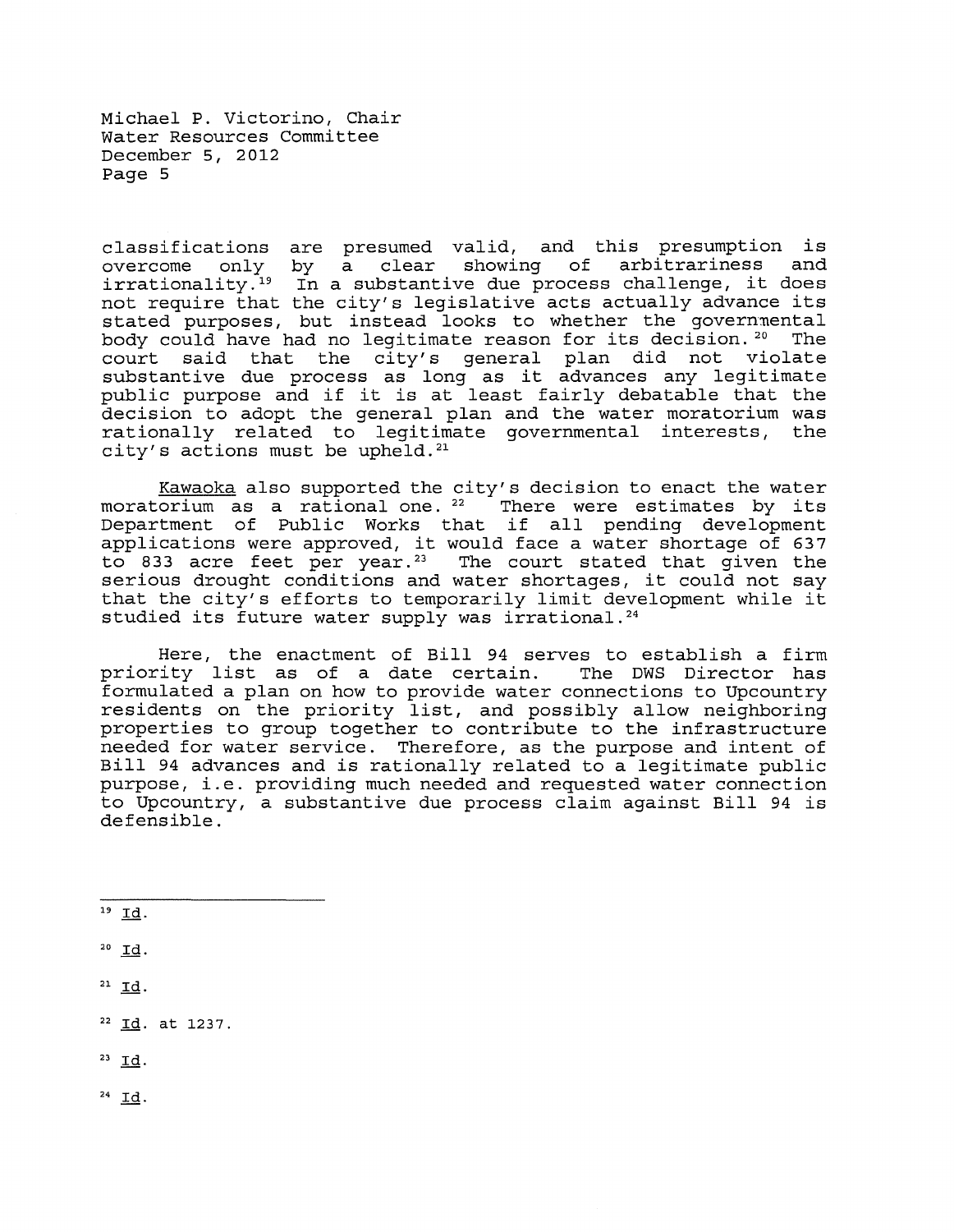#### 3. Equal Protection Claims

In Kawaoka, the landowners also presented an equal protection cause of action. "Unless a classification trammels fundamental personal rights or is drawn upon inherently suspect distinctions<br>such as race, religion, or alienage, courts presume the such as race, religion, or alienage, courts presume constitutionality of the statutory discriminations and require only that the classification challenged be rationally related to a legitimate state interest. "<sup>25</sup>

Therefore, absent a showing of invidious race or class-based discrimination, a government action violates equal protection only if it contains a classification "so unrelated to the achievement of any combination of legitimate purposes that we can only conclude that the legislature's actions were irrational."<sup>26</sup>

To satisfy this low-scrutiny test, the landowners had to show their property was treated differently than other similarly situated property, and that there was no rational basis for such differential treatment.<sup>27</sup> On its face, the water moratorium in Kawaoka applied to all citizens and races equally. <sup>28</sup> The landowner's equal protection claim failed because there was no evidence that property similar to the landowners were treated differently. 29

Also, in Swanson v. Marin Mun. Water Dist., 56 Cal.App.3d 512 (1976), a landowner filed with the district an application for a pipeline extension and proposed pipeline extension agreement and paid the required engineering fee. The application and fee were conditions precedent to the approval of water service to his property. He previously obtained planning commission approval of the architectural plans for his house, obtained a building permit and cleared the building site for the construction of a foundation.<sup>30</sup> Following public hearings, various ordinances where enacted which confirmed the existence of a threatened water

 $25 \text{ Id. at } 1238$ , (quoting New Orleans v. Dukes, 427 U.S. 297 (1976)).

26 Kawaoka v. City of Arroyo Grande, 796 F.Supp. 1320, 1330 (1992).

 $27$  Id.

<sup>28</sup> Id. at 1331.

29 Kawaoka v. City of Arroyo Grande, 17 F.3d 1227, 1240 (1994).

30 Id. at 516.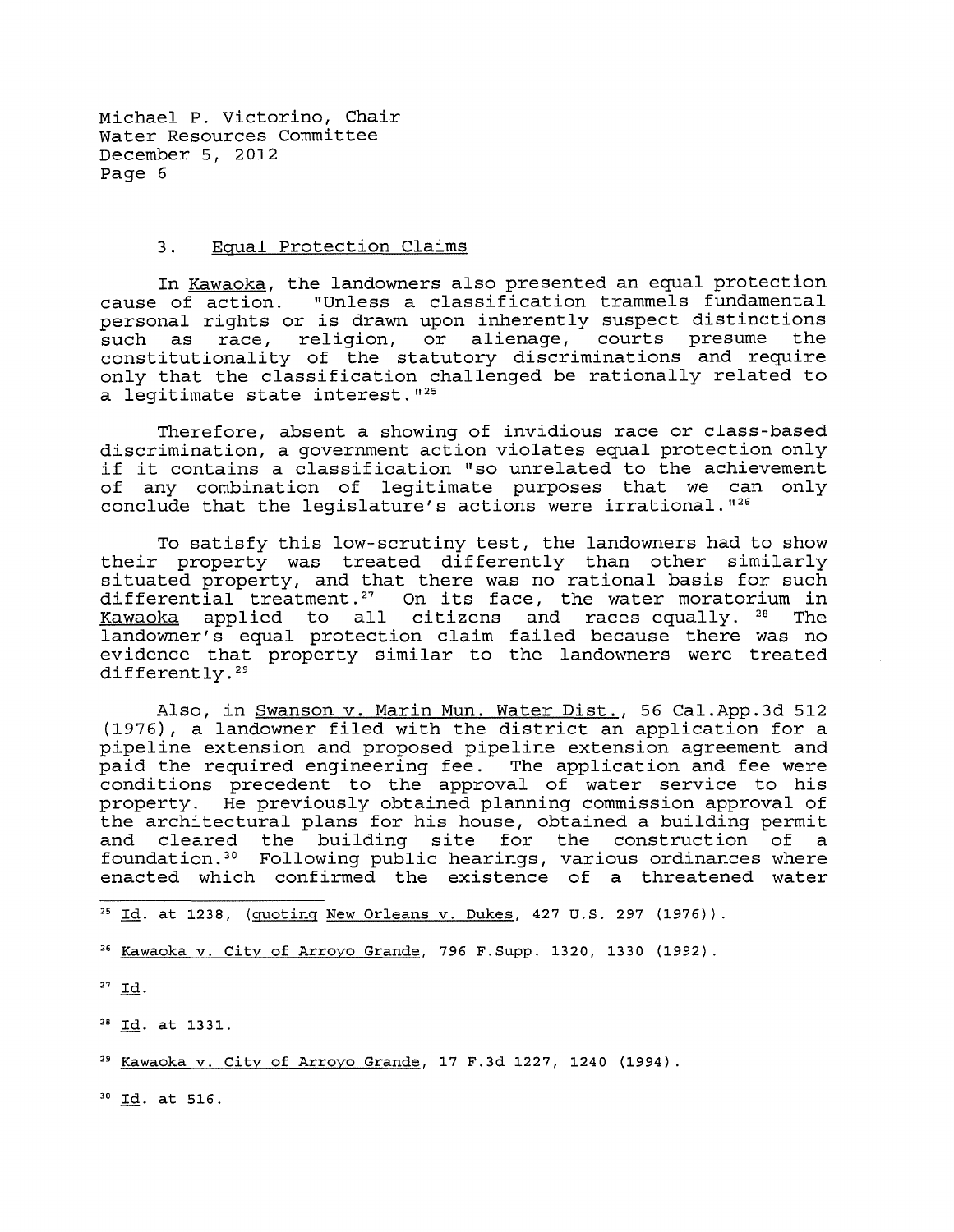shortage, that ordinary demands and requirements of water consumers within the district could not be satisfied without depleting the water supply of the district to the extent that there would be insufficient water for human consumption, sanitation, and fire protection, and provided that no new water service would be granted or installed, with certain limited exceptions. 31

Among other claims, the landowner argued that the water code provisions giving the authority to stop providing new water service were unconstitutional because they discriminate between individuals already receiving water service from the district and those who wish to obtain water service in the future, even though all of those individuals would use the water solely for human consumption and domestic purposes.<sup>32</sup> The court held that the consumption and domestic purposes.<sup>32</sup> landowner's claim that he had an absolute right to be treated in the same manner as existing water consumers within the water district was not valid since it was evident that a potential water user does not possess any absolute right to be afforded water service and that the Constitution does not require that he be treated in the same manner as established users of the water system.<sup>33</sup> The court found that since actual water consumption was already in excess of the district's safe water yield, it was neither unreasonable nor an invasion of the landowner's constitutional rights for the district to enact a moratorium on new water service. 34

Here, the provisions of Bill 94 do not amount to invidious race or class-based discrimination, nor discriminate between those applicants desiring new or additional water service and owners of premises already receiving water service, but to the contrary, are

 $31 \underline{Id}$ . at 516-17.

32 Id. at 522.

<sup>33</sup>Id.; See also, Gilbert v. State of California, 218 Cal.App. 3d 234, 258 (1990) (Appellants had no recognized property interest in the very improvement (access to potable water).); Hollister Park Investment Company v. Goleta County Water District, 82 Cal.App.3d 290 (1978), (citing Swanson (A potential water user does not possess an absolute right to be treated in the same manner as existing water consumers within a district.)); Sherman v. County of Maui, 191 Fed. Appx. 535, 537 (2006) ([Appellant's] argument that he was deprived a service ... is also unavailing because [Appellant] never had a water meter to begin with and thus did not accrue a property interest in water services.)

34 Id. at 523.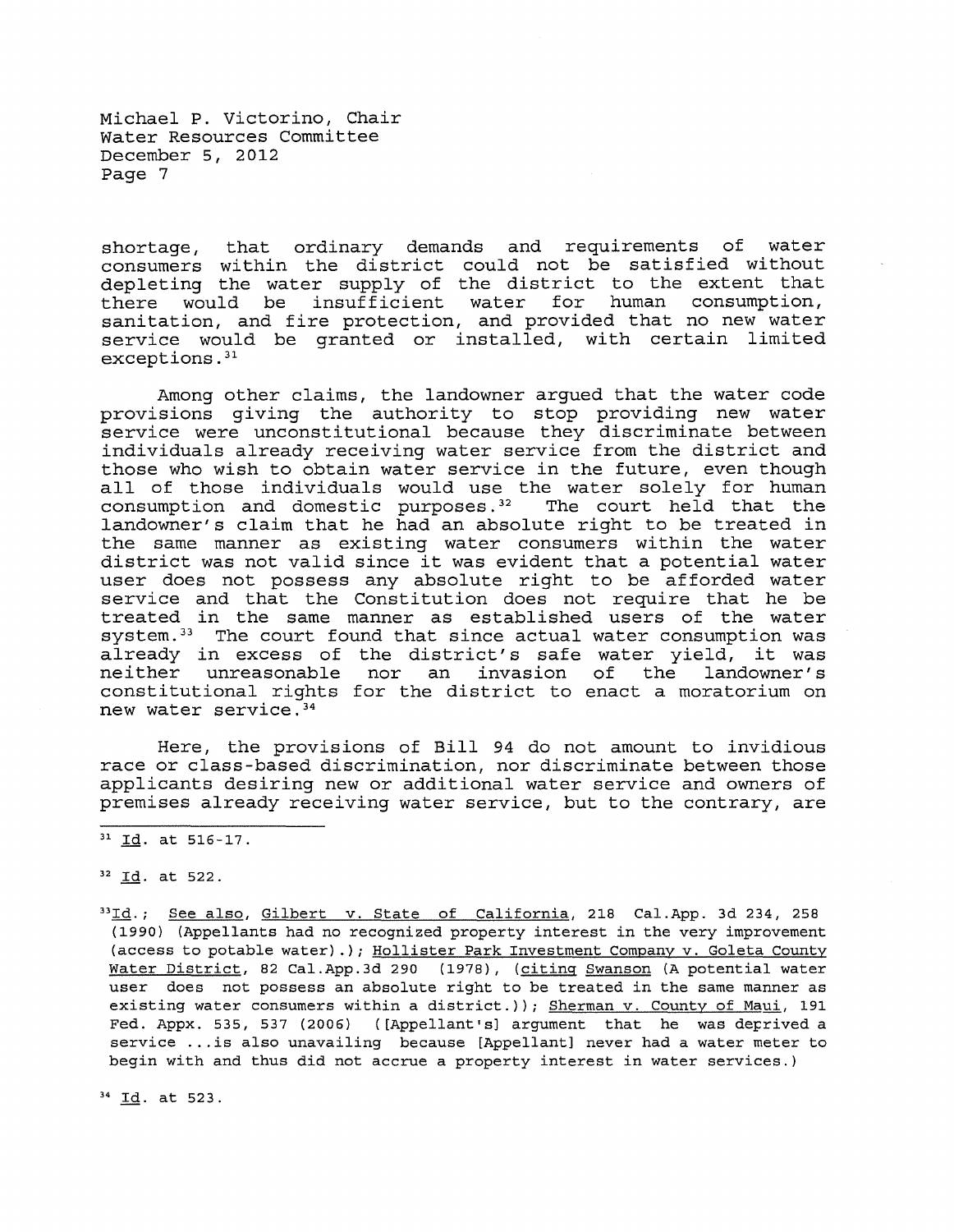rationally related to a legitimate state interest, to-wit, to protect and preserve the County's limited water resources.

D. Although water meter moratoria have been upheld in federal courts and other jurisdictions, such litigation is inevitable and can be costly to defend.

In California, a utility district enacted a moratorium in 1971 on new water hookups and continued to reenact that moratorium until its last re-enactment in 1977.<sup>35</sup> The county also conditioned the grant of building permits on first securing water hookups from<br>the utility districts for their residentially zoned land. The the utility districts for their residentially zoned land. utility district's refusal to grant them a water hookup prohibited the landowners from building anything on their land.<sup>36</sup>

The plaintiffs against the utility district were organized and financed by the Pacific Legal Foundation, a Sacramento-based nonprofit group of attorneys with average annual income from deductible contributions at 2.5 million dollars. wanted to end the moratorium on water connections and wanted over \$33,000,000 in damages, plus attorneys fees. After eleven years, all the lawsuits finally ended in either the utility district's favor or have settled, but there was more than 1.6 million dollars in costs to the utility district to defend the suits.<sup>37</sup>

E. Alternative.

As discussed above, we believe that the provisions of Bill 94, specifically creating a moratorium on the issuance of new or additional water service until a firm, definitive priority list has been exhausted, is defensible.

However, as we further believe that the deletion from Bill 94 of establishing a firm, definitive priority list will not operationally nor systematically affect DWS' goal of obtaining and providing added source capacity, in the alternative, the Council may consider adopting a *status quo* position with respect to the current, existing priority list, which then would continue to allow new applicants to register their premises for new or additional water service. Such a *status quo* position should thereby eliminate and/or reduce the risks of any challenges

<sup>35</sup> Lockary v. Kayfetz, 917 F.2d 1150 (1990).

<sup>36</sup> Id. at 1155.

<sup>&</sup>lt;sup>37</sup> The Pacific Legal Foundation Versus BCPUD, http://www.bcpud.org/plfvspud.htm.